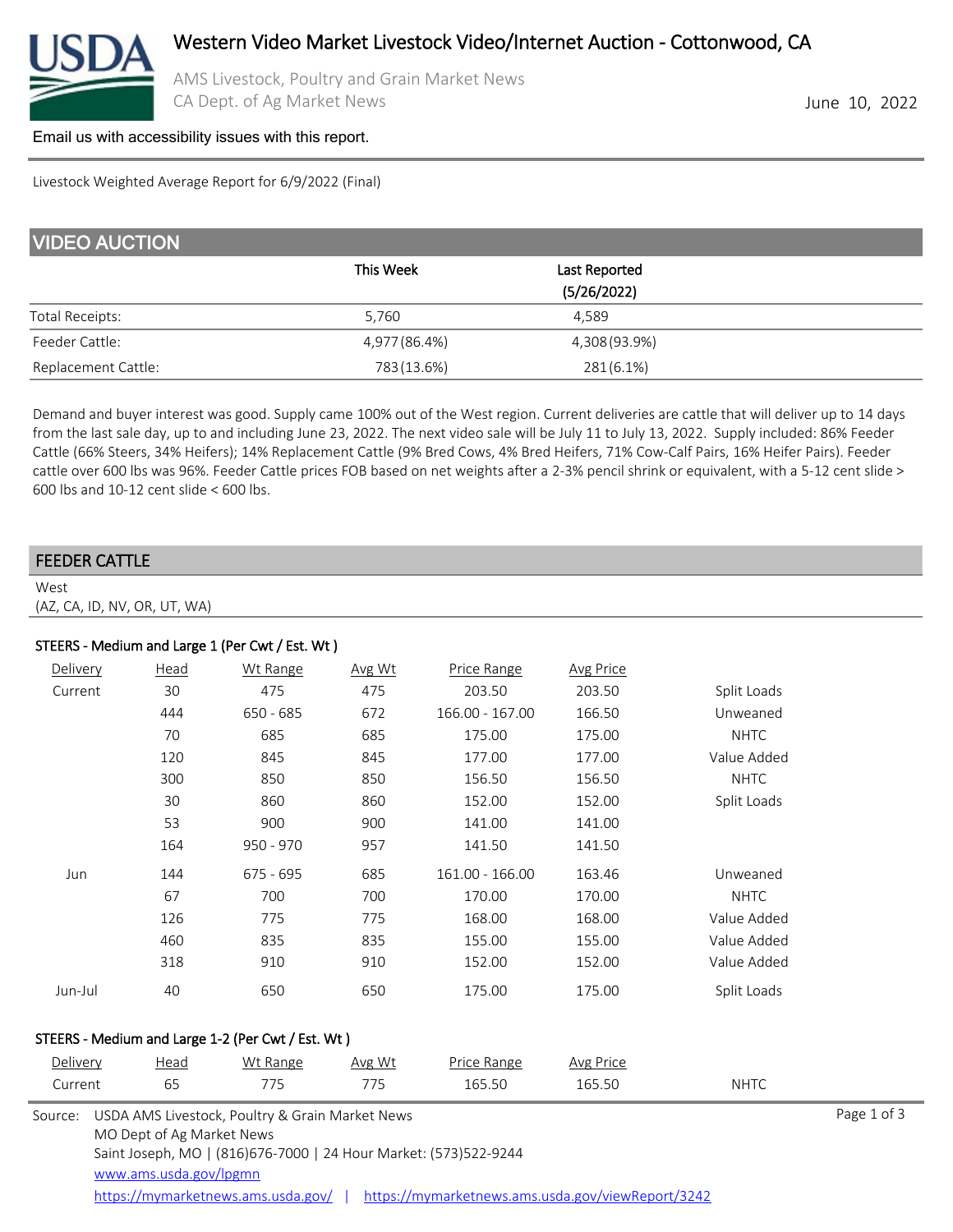

# Western Video Market Livestock Video/Internet Auction - Cottonwood, CA

AMS Livestock, Poultry and Grain Market News CA Dept. of Ag Market News **June 10, 2022** 

[Email us with accessibility issues with this report.](mailto:mars@ams.usda.gov?subjectNot%20able%20to%20access%20video%20auction%20report)

|                                      | 60          | 825                                                | 825    | 156.50      | 156.50           | <b>NHTC</b> |  |
|--------------------------------------|-------------|----------------------------------------------------|--------|-------------|------------------|-------------|--|
|                                      | 50          | 850                                                | 850    | 148.50      | 148.50           | Split Loads |  |
|                                      | 168         | 910                                                | 910    | 156.50      | 156.50           | Value Added |  |
| Jun                                  | 126         | 770                                                | 770    | 156.50      | 156.50           | Unweaned    |  |
|                                      | 60          | 800                                                | 800    | 149.00      | 149.00           | Unweaned    |  |
|                                      | 60          | 825                                                | 825    | 148.00      | 148.00           |             |  |
| STEERS - Large 1 (Per Cwt / Est. Wt) |             |                                                    |        |             |                  |             |  |
| Delivery                             | <b>Head</b> | Wt Range                                           | Avg Wt | Price Range | <b>Avg Price</b> |             |  |
| Current                              | 116         | 830                                                | 830    | 151.50      | 151.50           | <b>NHTC</b> |  |
|                                      | 50          | 970                                                | 970    | 133.00      | 133.00           | <b>NHTC</b> |  |
|                                      | 50          | 1000                                               | 1,000  | 131.00      | 131.00           |             |  |
|                                      | 45          | 1050                                               | 1,050  | 123.00      | 123.00           |             |  |
|                                      |             | HEIFERS - Medium and Large 1 (Per Cwt / Est. Wt)   |        |             |                  |             |  |
| Delivery                             | <b>Head</b> | Wt Range                                           | Avg Wt | Price Range | <b>Avg Price</b> |             |  |
| Current                              | 73          | 475                                                | 475    | 185.50      | 185.50           | Split Loads |  |
|                                      | 83          | 600                                                | 600    | 160.50      | 160.50           | Unweaned    |  |
|                                      | 68          | 725                                                | 725    | 159.00      | 159.00           | <b>NHTC</b> |  |
|                                      | 520         | 825                                                | 825    | 153.00      | 153.00           |             |  |
|                                      | 28          | 840                                                | 840    | 147.00      | 147.00           | Split Loads |  |
|                                      | 56          | 850                                                | 850    | 141.00      | 141.00           |             |  |
| Jun                                  | 77          | 625                                                | 625    | 162.00      | 162.00           | Unweaned    |  |
|                                      | 75          | 665                                                | 665    | 162.50      | 162.50           | <b>NHTC</b> |  |
|                                      | 385         | 755                                                | 755    | 155.75      | 155.75           | Value Added |  |
| Jun-Jul                              | 50          | 625                                                | 625    | 165.00      | 165.00           | Split Loads |  |
|                                      |             | HEIFERS - Medium and Large 1-2 (Per Cwt / Est. Wt) |        |             |                  |             |  |
| Delivery                             | Head        | Wt Range                                           | Avg Wt | Price Range | <b>Avg Price</b> |             |  |
| Current                              | 76          | 630                                                | 630    | 160.00      | 160.00           | Spayed      |  |
|                                      | 10          | 750                                                | 750    | 144.50      | 144.50           | Split Loads |  |
|                                      | 60          | 825                                                | 825    | 147.00      | 147.00           |             |  |

## HEIFERS - Large 1-2 (Per Cwt / Est. Wt )

| Delivery | Head | Wt Range | Avg Wt | Price Range | Avg Price |
|----------|------|----------|--------|-------------|-----------|
| Current  |      | 950      | 950    | 117.00      | 117.00    |

# REPLACEMENT CATTLE

| Source: USDA AMS Livestock, Poultry & Grain Market News                                 | Page 2 of 3 |
|-----------------------------------------------------------------------------------------|-------------|
| MO Dept of Ag Market News                                                               |             |
| Saint Joseph, MO   (816)676-7000   24 Hour Market: (573)522-9244                        |             |
| www.ams.usda.gov/lpgmn                                                                  |             |
| https://mymarketnews.ams.usda.gov/viewReport/3242<br>https://mymarketnews.ams.usda.gov/ |             |

65 970 970 135.00 135.00